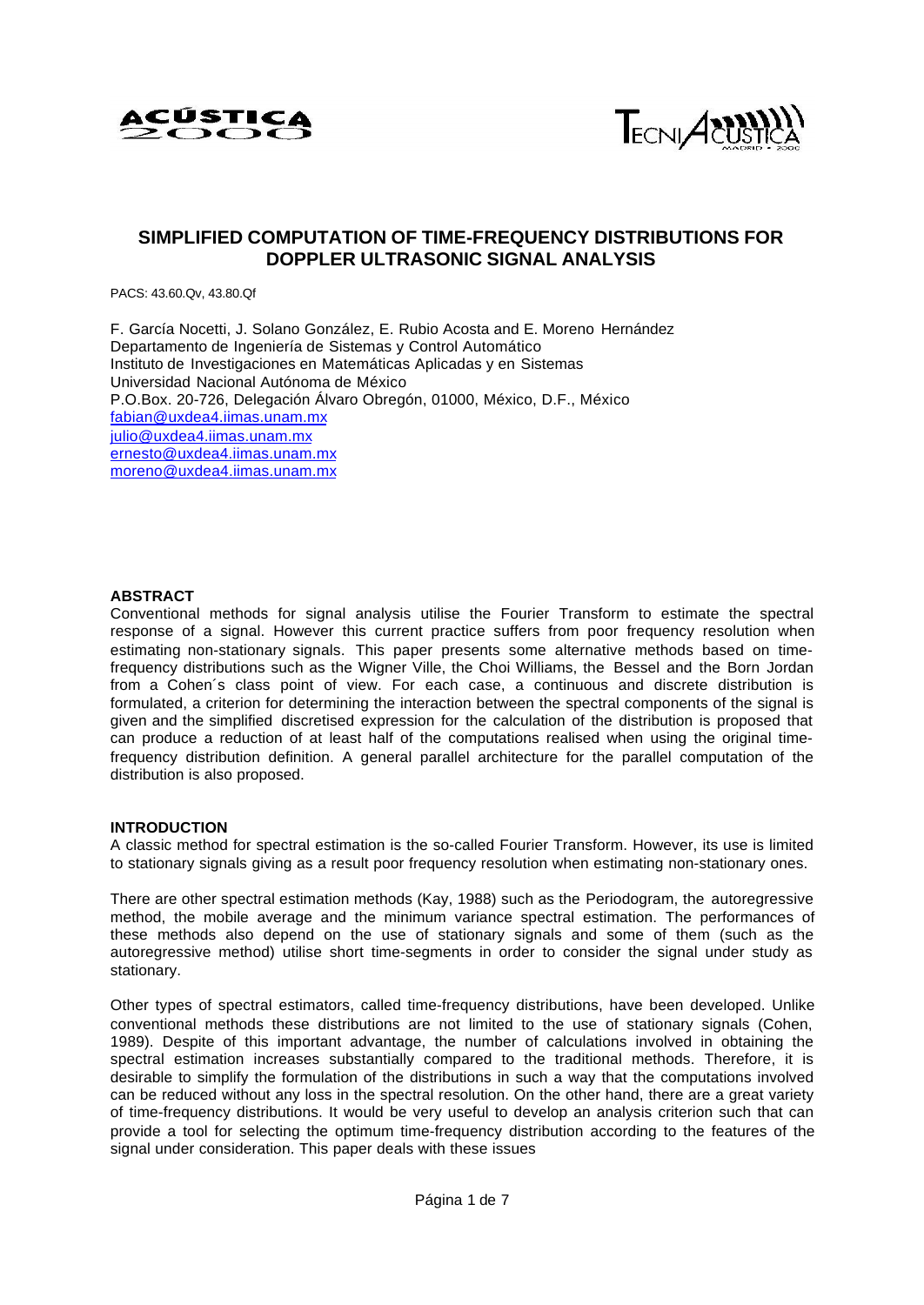



## **TIME-FREQUENCY DISTRIBUTIONS**

This section formulates the so-called Cohen's class for the time-frequency distributions and it defines some concepts related to.

#### The Cohen's Class

The Cohen´s class in terms of time frequency distributions (Cohen, 1989), can be formulated as follows. Let the time-frequency distribution kernel be defined as *f*(*q*,*t*). This kernel will define the particular characteristics of each time-frequency distribution. Let the auto-correlation domain kernel  $y(t, t)$  be defined as the Fourier transform of  $f(\boldsymbol{q}, t)$  (from  $\boldsymbol{q}$  to  $t$ , considering  $t$  as constant). Let the generalised time-indexed auto-correlation function be defined as

$$
R_x(t, t) = \frac{1}{2p} \int_{-\infty}^{a} y(t - \mathbf{m}t) x \left( \mathbf{m} + \frac{t}{2} \right) x^2 \left( \mathbf{m} - \frac{t}{2} \right) t \mathbf{m}
$$
 (1)

Then, the Cohen class for the time-frequency distributions with kernel  $\bm{\mathit{f}}(\bm{q},\bm{t})$  can be defined as

 $TFD(t, \mathbf{w}) = \int_{0}^{\infty} R_x^{\dagger}(t, \mathbf{t}) e^{-j\mathbf{w}\mathbf{t}} d\mathbf{t}$  $\boldsymbol{w}$  =  $\int_{-\infty}^{+\infty} R_x(t)$ , (2)

#### Auto-term, Crossing Term and Crossing Term Weighting Factor

In order to establish a comparison criterion between the different time-frequency distributions considered in this paper, it is necessary to develop a method that may determine the degree in which the various components of a signal interact when the time frequency distribution is calculated (Cardoso, *et al.*, 1996). Consider the following signal, which is composed of a finite number of sinusoidal signals with constant amplitude  $_{A_n}$ , frequency  $_{\bm{W}\!_n}$  and phase  $_{\bm{q}\!_n}$ 

$$
x(t) = \sum_{n=1}^{N} A_n e^{j(\mathbf{w}_n t + \mathbf{q}_n)}
$$
(3)

The n components of the signal (3) interact between them through (1). The interactions of the components with themselves generate the so-called auto-terms of the distribution, which are always positive and constitute the spectral contents of the signal. On the other hand, interactions between different components generate the so-called crossing terms of the distribution, which can be positive or negative and are added to the spectral contents of the signal. Therefore it is desirable to minimise the crossing terms of the distributions.

Substituting equation (3) in (2) and grouping the auto-terms in the first summation and crossing terms in the second summation, a time-frequency distribution can be expressed as

$$
TFD(t, \mathbf{w}) = 2\boldsymbol{p}\sum_{n=1}^{N} A_n^2 \boldsymbol{d}(\mathbf{w}-\mathbf{w}_n) + \sum_{n=1}^{N}\sum_{\substack{m=1 \ m \neq m}}^{N} F_{TFD}(\mathbf{w})A_n A_m \cos((\mathbf{w}_n - \mathbf{w}_m)t + \boldsymbol{q}_n - \boldsymbol{q}_m)
$$
(4)

where  $F_{_{TFD}}(\omega\!\mu)$  is the crossing terms weighting factor, a quantitative measure for evaluating the different time-frequency distributions. The following sections describe the distributions according to their definition.

### The Wigner Ville Distribution

According to its definition (Cardoso, *et al.*, 1996; Fan, and Evans, 1994; Martin, and Flandrin, 1985), the Wigner Ville distribution for the continuous case is given by

$$
WVD(t, \mathbf{w}) = \int_{-\infty}^{\infty} x \left(t + \frac{\boldsymbol{t}}{2}\right) \mathbf{r} \left(t - \frac{\boldsymbol{t}}{2}\right) e^{-j\mathbf{w}t} d\boldsymbol{t}
$$
 (5)

where  $t$  is the time and  $\boldsymbol{w}$  is the angular frequency. For the discrete case, the distribution is given by

(6)

$$
DWVD\left(n,k\right) = 2\sum_{t=-N+1}^{N-1} W\left(\boldsymbol{t}\right)W^*\left(-\boldsymbol{t}\right)e^{-\frac{2\mu kt}{N}}x\left(n+\boldsymbol{t}\right)x^*\left(n-\boldsymbol{t}\right)
$$

where *n* represents the discrete time and *k* the discrete frequency. Both variables are normalised.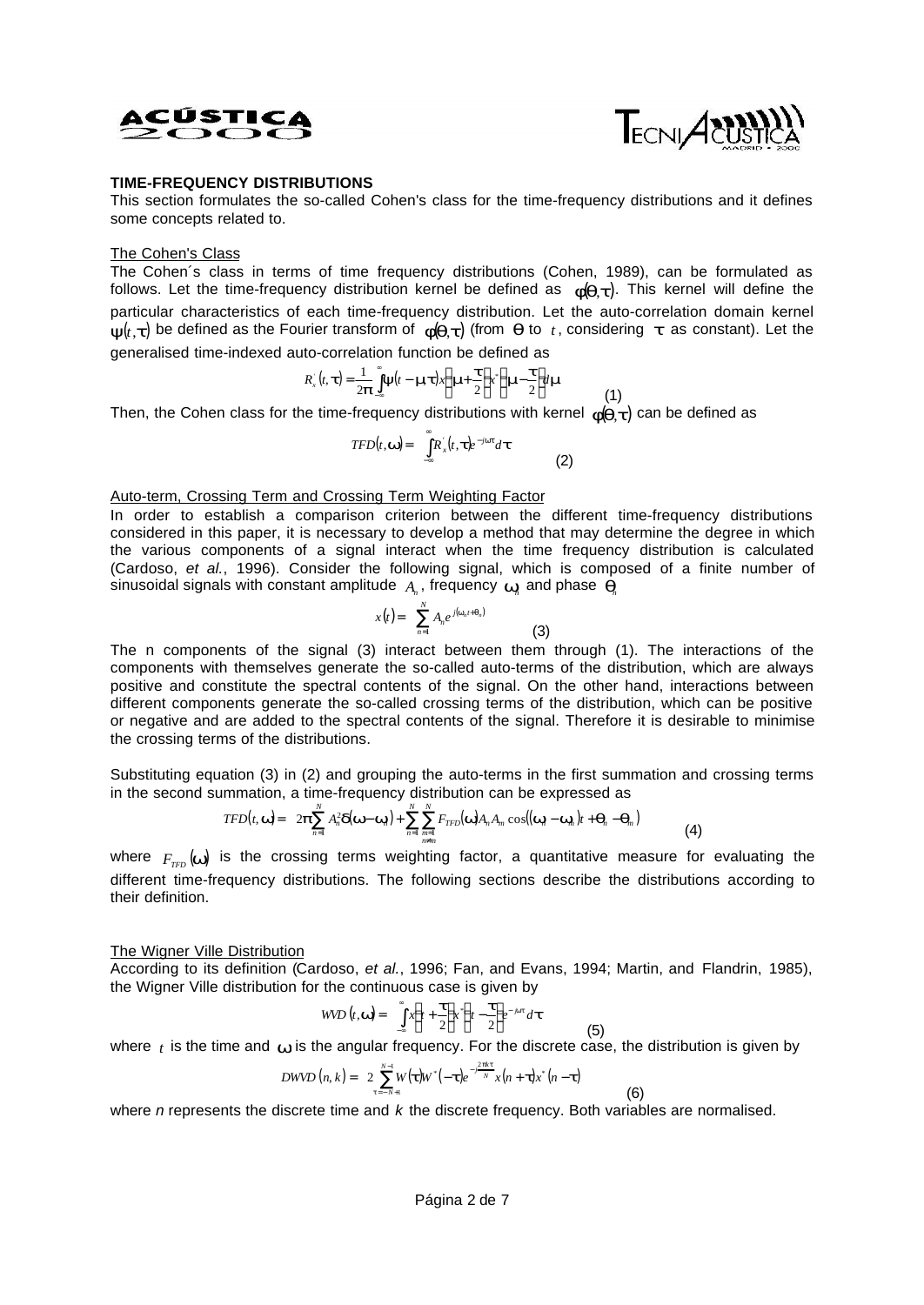



(8)

(9)

(10)

(7)

## The Choi Williams Distribution

According to its definition (Cardoso, *et al.*, 1996; Choi, and Williams, 1989), the Choi Williams distribution for the continuous case is given by

$$
CWD(t, \mathbf{w}) = \int_{-\infty}^{\infty} \sqrt{\frac{1}{4\mu^2/s}} \int_{-\infty}^{\infty} e^{-\frac{(t-\mathbf{m})^2}{4t^2/s}} x \left( \mathbf{m} + \frac{t}{2} \right) x^* \left( \mathbf{m} - \frac{t}{2} \right) d\mathbf{m}^{-j\mathbf{w}t} dt
$$

where  $s>0$  is a scaling factor, *t* is the time and **w** is the angular frequency. For the discrete case is given by

$$
DCWD(n,k) = 2\sum_{t=-N+1}^{N-1} W(t)W^{*}(-t)e^{-\frac{j^{2}jkt}{N}}\sum_{m=-M}^{M}\sqrt{\frac{1}{4pt^{2}}/s^{2}}e^{-\frac{m^{2}}{4t^{2}}t^{2}}x(m+n+t)x^{*}(m+n-t)
$$

where *n* represents the discrete time and *k* the discrete frequency. Both variables are normalised.

#### The Bessel Distribution

According to its definition (Cardoso, *et al.*, 1996; Guo, and Durand, 1994), the Bessel distribution for the continuous case is given by

$$
BD(t, \mathbf{w}) = \int_{-\infty}^{\infty} \frac{2}{|\mathbf{r}||\mathbf{r}|} \int_{-\infty}^{\infty} \sqrt{1 - \left(\frac{t - \mathbf{m}}{2\mathbf{r}}\right)^2} U_0\left(\frac{t - \mathbf{m}}{2\mathbf{r}}\right) \times \left(\mathbf{m} + \frac{\mathbf{r}}{2}\right) \times \left(\mathbf{m} - \frac{\mathbf{r}}{2}\right) d\mathbf{m}^{-j\mathbf{w}t} d\mathbf{t}
$$

where  $a$ >0 is a scaling factor,  $\,U_{_0}(t)\,$  is a second class Chebyshev polynomial,  $\,t\,$  is the time and  $\,$  **w** is the angular frequency. For the discrete case is given by

$$
DBD(n,k) = 2 \sum_{t=-N+1}^{N-1} W(t) W^{*}(-t) e^{-j\frac{2pk}{N}} \sum_{m=-2a}^{2a} \left| t \right| \frac{1}{|P|} \sqrt{1 - \left( \frac{m}{2at} \right)^{2}} x(m+n+t) x^{*} (m+n-t)
$$

where *n* represents the discrete time and *k* the discrete frequency. Both variables are normalised.

#### The Born Jordan Distribution

According to its definition (Cohen, 1989), the Born Jordan distribution for the continuous case is given by:

$$
BJD(t, \mathbf{w}) = \frac{1}{2\mathbf{a}} \int_{-\infty}^{\infty} \frac{1}{t} \int_{-at}^{t+at} x \left( \mathbf{m} + \frac{\mathbf{t}}{2} \right) x \left( \mathbf{m} - \frac{\mathbf{t}}{2} \right) d\mathbf{m} e^{-j\mathbf{w}t} dt \tag{11}
$$

where  $a>0$  is a scaling factor,  $t$  is the time and  $w$  is the angular frequency. For the discrete case is given by:

$$
DBJD(n,k) = 2\sum_{t=-N+1}^{N-1} W(\boldsymbol{t})W^*(-\boldsymbol{t})e^{-j\frac{2\mu t}{N}}\sum_{m=-2a|t|}^{2a|t|}\frac{1}{4\epsilon|\boldsymbol{t}|}x(m+n+\boldsymbol{t})x^*(m+n-\boldsymbol{t})
$$
(12)

where *n* represents the discrete time and *k* the discrete frequency. Both variables are normalised.

## **EVALUATION OF THE TIME-FREQUENCY DISTRIBUTIONS BASED ON THE CROSSING TERMS WEIGHTING FACTOR.**

As stated previously, an ideal crossing terms weighting factor would be one that eliminates the crossing terms. Other desirable situations outside the ideal would be that the weighting factor concentrates the crossing terms due to two different frequency components of a signal around such frequencies and not around other frequencies or spread them out over a wide range of frequencies.

Substituting the signal defined by (3) in (5), (7), (9) and (11) and arranging the crossing terms in the distributions according to (4), the crossing terms weighting factors of each distribution are obtained and defined by the following expressions. For the Wigner Ville distribution:

$$
F_{\text{WVD}}(\mathbf{w}) = 2\mathbf{p}\mathbf{a}\left(\mathbf{w} - \frac{\mathbf{w}_{n}^{\prime} + \mathbf{w}_{n}}{2}\right) \tag{13}
$$

For the Choi Williams distribution:

$$
F_{CWD}(\mathbf{w}) = \sqrt{\frac{\mathbf{p}}{(\mathbf{w}_n - \mathbf{w}_m)^2}} e^{-\frac{\mathbf{S}}{4(\mathbf{w}_n - \mathbf{w}_m)^2} \left(\mathbf{w} - \frac{\mathbf{w}_n + \mathbf{w}_m}{2}\right)^2}
$$
(14)

For the Bessel distribution: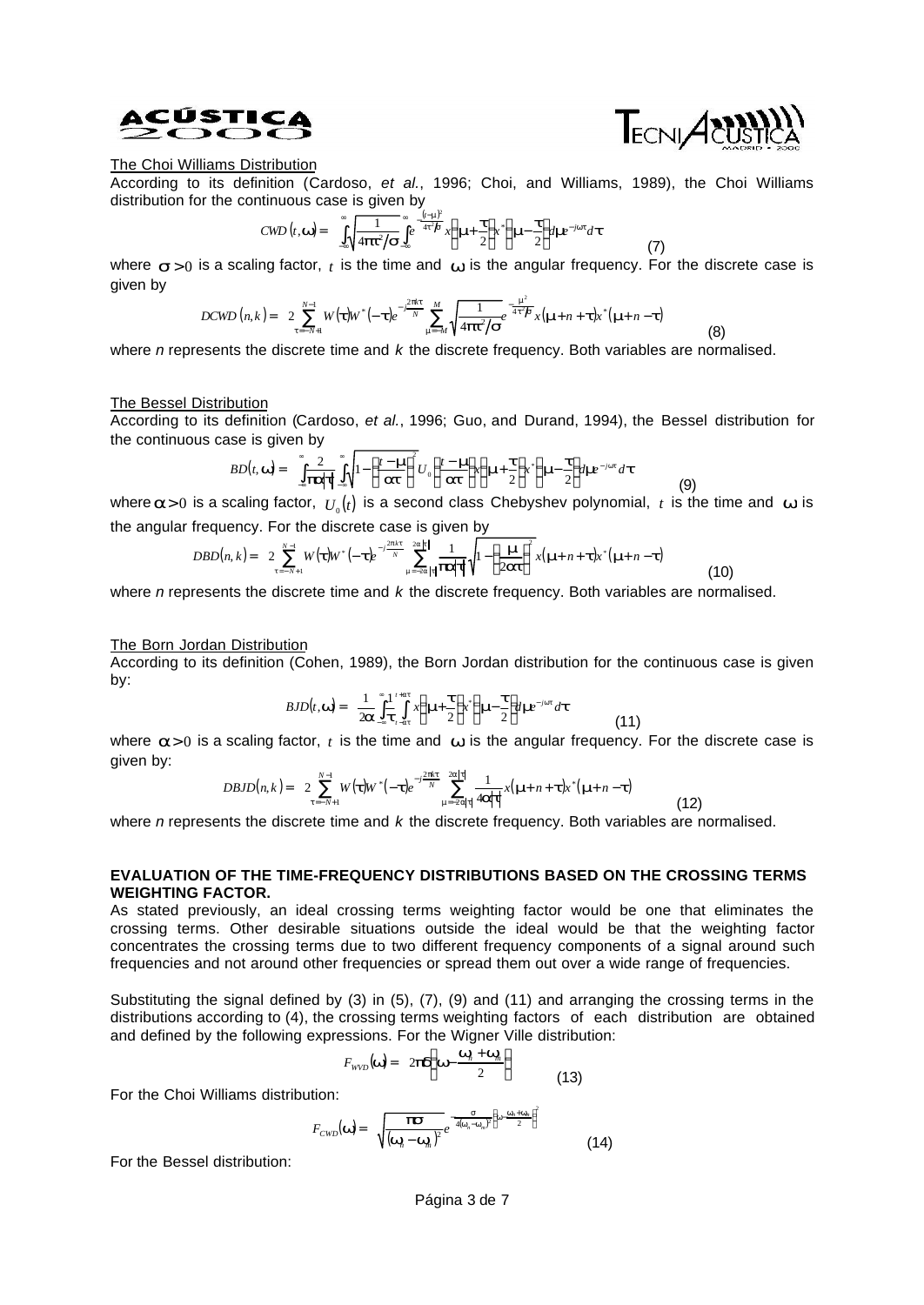



$$
F_{BD}(\mathbf{w}) = \frac{4}{\mathbf{a}|\mathbf{w}_n - \mathbf{w}_m|} U_0 \left( \frac{\mathbf{w} - \frac{\mathbf{w}_n + \mathbf{w}_m}{2}}{\mathbf{a}(\mathbf{w}_n - \mathbf{w}_m)} \right) \left( 1 - \left( \frac{\mathbf{w} - \frac{\mathbf{w}_n + \mathbf{w}_m}{2}}{\mathbf{a}(\mathbf{w}_n - \mathbf{w}_m)} \right)^2 \right)
$$
(15)

For the Born Jordan distribution:

$$
F_{\scriptscriptstyle{BJD}}(\mathbf{w}) = \frac{\boldsymbol{p}}{\mathbf{q}\mathbf{w}_{\scriptscriptstyle{n}} - \mathbf{w}_{\scriptscriptstyle{n}}}\Big| P_{\scriptscriptstyle{2a}(\mathbf{w}_{\scriptscriptstyle{n}} - \mathbf{w}_{\scriptscriptstyle{n}})}\Big(\mathbf{w} - \frac{\mathbf{w}_{\scriptscriptstyle{n}} + \mathbf{w}_{\scriptscriptstyle{n}}}{2}\Big) \tag{16}
$$

where  $P_a(t)$  is a rectangular symmetrical pulse of duration  $a$ . Figure 1 shows a global view of the crossing terms weighting factors for the Wigner Ville, Choi Williams, Bessel and Born Jordan distributions. The weighting factor is defined in terms of  $w$  and contains the interacting frequencies  $w$ and *w<sup>m</sup>* defined in signal (3). Such frequencies can be added or subtracted depending on the



Fig. 1: Global view of the crossing terms weighting factors for the Wigner Ville, Choi Williams  $(s=5)$ , Bessel  $(a=2)$  and Born Jordan  $(a=1)$  distributions.



Fig. 2: Differences of the crossing terms weighting factors between Born Jordan-Choi Williams and Born Jordan-Bessel distribution.

behaviour of each distribution. Consider a normalised addition, that is  $w_n + w_n = 1$ , then the graphs relate the weighting factor against  $w_{n}$  and  $w$ , where:  $0< w_{n} < 1$ . Given the normalised addition, for each  $\mathbf{w}$  value,  $\mathbf{w}$  is given by  $1-\mathbf{w}$ .

## **ANALYSIS**

Figures 2 and 3 depict graphs which show the differences of the crossing terms weighting factors between Born Jordan-Choi Williams, Born Jordan-Bessel, Bessel-Choi Williams and Wigner Ville-any other distribution. The dark zones in the graphs correspond to points where the weighting factor of the first distribution under comparison is greater than the second one. For the purpose of this analysis scaling factors  $s = 5$ ,  $a = 2$  and  $a = 1$  are considered in the Choi Williams, Bessel and Born Jordan distributions, respectively.

In general, it is observed that the weighting factor for the Bessel distribution is smaller than the Choi William's and the Born Jordan's, and that the Choi Williams's is smaller than the Born Jordan's. These results indicate that the Bessel distribution spreads out the crossing terms better than the Choi Williams's and Born Jordan's distributions and, in consequence, estimates with more precision the spectral contents of a signal in the presence of noise. These results also indicate that the Born Jordan distribution spreads out the crossing terms worse than the Choi Williams's and, in consequence, estimates with less precision the spectral contents of a signal in the presence of noise. All this facts explains the reason why the Bessel distribution is less sensitive to the presence of noise (Cardoso, *et al.,* 1996). But there is a direct relationship between the precision and the amount of calculation involved in the estimation of the spectral contents of the signal.

In the case of the Wigner Ville distribution, the crossing terms are concentrated (due to the two frequency components of the signal) on the average of such frequencies. Therefore, this distribution estimates with better precision the spectral contents of noiseless signals with small bandwidth. The following table shows the instantaneous frequency estimation error versus time elapsed in calculation, both normalised, considering the doppler ultrasonic signal proposed in (Cardoso, 1996).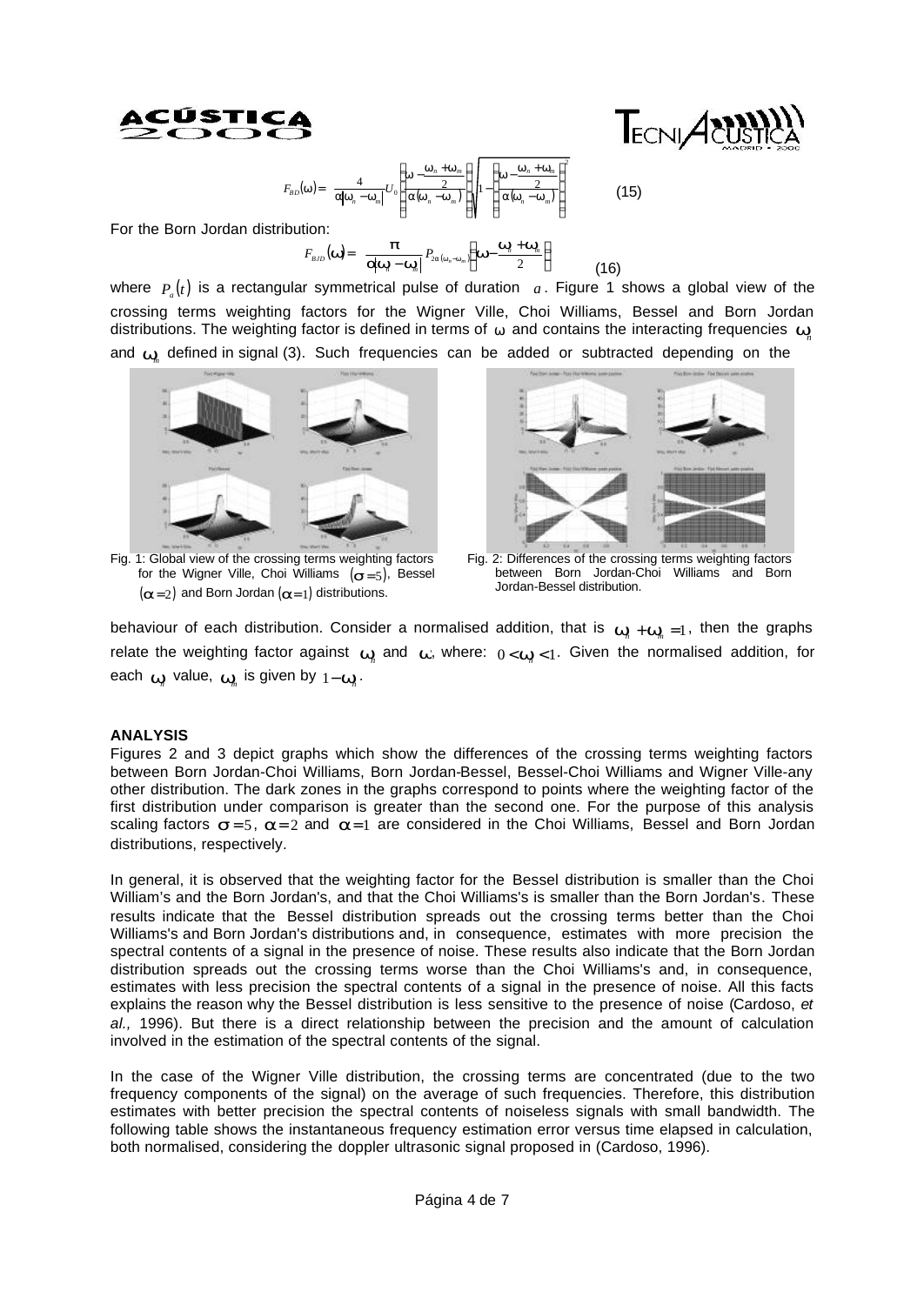





It is important to point out that all the distributions are affected by a scaling factor which in turn modifies the crossing term weighting factors. As stated previously, the results have been obtained considering  $s = 5$ ,  $a = 2$  and  $a = 1$  in the Choi Williams, Bessel and Born Jordan distributions, respectively. These optimum scaling factors must be found experimentally and they depend on the characteristics of the signal under study.

## **REDUCING THE COMPUTATIONAL COMPLEXITY OF THE DISCRETE DEFINITIONS**

In order to evaluate the different distributions for spectral estimation, a discrete signal  $x(n)$  is





Fig. 3: Differences of the crossing terms weighting factors between Choi Williams-Bessel and Wigner Ville-any other distribution.

Fig. 4: General Parallel Processing scheme for the evaluation of the time-frequency distributions.

Such a signal contains 2*N* −1 elements, where *N* is a power of 2 and the element range is from − *N* +1 to *N* −1, therefore *x*(0) is the central element. Based on these elements, this section presents a reduction in computational terms of the number of calculations involved in the evaluation of each of the distributions considered in this paper.

### The Wigner Ville Distribution

Considering (6) for estimating the Wigner Ville distribution and evaluating it in n=0 (Boashash, and Black, 1987; Fan, and Evans, 1996), an equivalent simplified expression would be given by

$$
DWVD(0,k) = 4\operatorname{Re}\left[\sum_{t=0}^{N-1}W(t)W^*(-t)e^{-j\frac{2\operatorname{pk}t}{N}}x(t)x^*(-t)\right] - 2|x(0)|^2\tag{17}
$$

Assuming that  $w(t)w^*(-t)$  is a single factor then, for each value of *k* in (6) evaluated in  $n=0$ , there are 6*N* − 3 complex multiplications, 2*N* − 2 complex additions and 1 scalar multiplication, whereas in (17) there are 3*N* +1 complex multiplications, *N* complex additions and 2 scalar multiplications.

### The Choi Williams Distribution

Similarly, considering (8) for estimating the Choi Williams distribution and evaluating it in  $n=0$ , an equivalent simplified expression would be given by

$$
DCWD\left(0,k\right) = 4 \text{Re} \left[ \sum_{t=0}^{N-1} W(t) W^{*}(-t) e^{-j\frac{2\pi kt}{N}} \sum_{m=-N+1+\lvert t \rvert}^{N-1+\lvert t \rvert} \sqrt{\frac{1}{4pt^2/s}} e^{-\frac{m^2}{4t^2/s}} x(m+t) x^{*}(m-t) \right] - 2|x(0)|^2 \tag{18}
$$

where the summation respect to  $\bm{m}$  for  $\bm{t} = 0$  is  $x(0)x^*(0)$ . Assuming that  $M = N - 1$  and that  $W(\bm{t})W^*(-\bm{t})$ 

and  $\sqrt{1-x^2/s^2}$  $\frac{1}{pt^2/s}e^{-\frac{m^2}{4t^2/s}}$  $\frac{1}{4}$  pt<sup>2</sup>/s<sup>e 4</sup>  $\frac{1}{2}$  $\frac{1}{4t^2/5}$  are single factors then, for each value of k in (8) evaluated in  $n=0$ , there are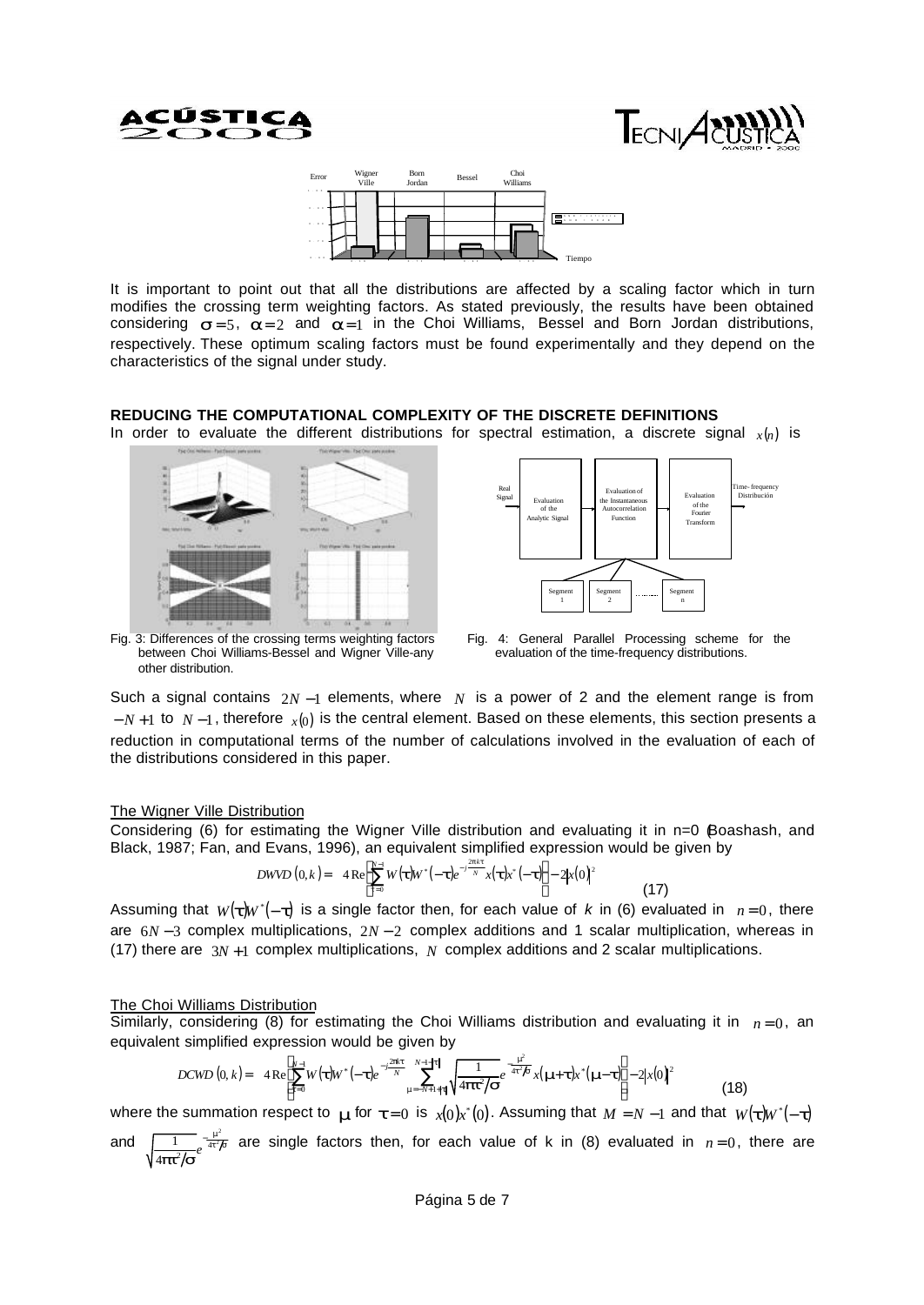# ACÚSTI



 $8N^2 - 4N$  complex multiplications,  $4N^2 - 6N + 2$  complex additions and 1 scalar multiplication, whereas in (18) there are  $2N^2 - 2N + 1$  complex multiplications,  $N^2 - 2N$  complex additions and 2 scalar multiplications.

## The Bessel Distribution

Considering (10) for estimating the Bessel distribution and evaluating it in  $n=0$ , an equivalent simplified expression would be given by

$$
DBD(0,k) = 4 \operatorname{Re} \left[ \sum_{t=0}^{N-1} W(t) W^* \left( -t \right) e^{-j \frac{2\mathbf{p} k t}{N}} \max_{\mathbf{m} = max \{-2\mathbf{a} | t | - N+1 + \mathbf{b} | t | \} } \frac{1}{|\mathbf{P} \mathbf{a}| t |} \sqrt{1 - \left( \frac{\mathbf{m}}{2 \mathbf{a} t} \right)^2} x (\mathbf{m} \cdot t) x^* (\mathbf{m} \cdot t) \right] - 2 |x(0)|^2
$$
(19)

where the summation respect to  $_{m}$  for  $t = 0$  is  $_{x(0)x}(x)$ . Assuming that  $_{W(\boldsymbol{t})W^*}(-\boldsymbol{t})$  and  $-\left(\frac{m}{2at}\right)$ 1 1 Ì ſ *m pat* are single factors then, for each value of k in (10) evaluated in  $n=0$ , there are

8aV<sup>2</sup> -8aV complex multiplications, 4aV<sup>2</sup> -4aV - 2N complex additions and 1 scalar multiplication, whereas in (19) there are less than  $4aV^2 - 4aV + 1$  complex multiplications, less than  $2aV^2 - 2aV - N$ and 2 scalar multiplications.

### The Born Jordan Distribution

Considering (12) for estimating the Born Jordan distribution and evaluating it in  $n=0$ , an equivalent simplified expression would be given by

$$
DBJD(0,k) = 4 \operatorname{Re} \left[ \sum_{t=0}^{N-1} W(t) W^* \left( -t \right) e^{-j\frac{2pk}{N}} \sum_{m=max\{-2a[t], -N+1+|t|\}}^{min\{2a[t], N-1+|t|\}} \frac{1}{4a|t|} x(m+t) x^* (m-t) \right] - 2|x(0)|^2
$$
(20)

where the summation respect to  $\bm{m}$  when  $\bm{t}$  = 0 is  $\chi(0)x^*(0)$ . The analysis is similar to Bessel's.

### **PARALLEL PROCESSING OF THE TIME-FREQUENCY DISTRIBUTIONS.**

As stated previously, the use of time-frequency distributions for the spectral estimation of signals opens the possibility of analysing signals that could be non-stationary. However, the computational cost is high. In view of this, this paper has proposed a reduction in the amount of calculations involved for evaluating the original definitions of each distribution, as developed in the previous section. In addition, it is proposed the use of parallel processing techniques to further reduce the time required to perform the evaluations. In particular, a pipeline scheme is used with three stages. The first stage calculates the analytic signal  $x_a(t)$  of the real signal. The second stage calculates the generalised time-indexed auto-correlation function  $R_x^+(t, \mathbf{w})$  for  $t=0$  of  $x_a(t)$ . Finally, the third stage calculates the Fourier transform of  $R_x(0, \mathbf{w})$ , which is the time-frequency distribution  $TFD(t, \mathbf{w})$  for  $t = 0$  of the real

signal. Figure 4 shows the pipeline structure of the process. For the first and third stages the calculations are relatively simple and a Fast Fourier Transform (FFT) algorithm is used. However, the second stage requires of a more complex process, therefore this stage is further exploited using for this purpose a parallel farm computational model in a star topology. Here, each node calculates a set of operations of the generalised time-indexed auto-correlation function. Although the expressions for the evaluation of each of the time-frequency distributions are different, this second stage can be adapted easily adding or subtracting processors according to the needs. A further analysis of the parallel implementation is a subject of a future work.

## **CONCLUSIONS**

Conventional methods for spectral estimation are limited to the analysis of stationary signals to produce a good estimate. However, these methods offer poor resolution when dealing with nonstationary signals. This paper has presented some alternative methods based on the so-called timefrequency distributions for spectral analysis. Four methods based on the Cohen's class have been analysed, namely the Wigner Ville, the Choi Williams, the Bessel and the Born Jordan distributions. A comparison criterion based on the crossing terms weighting factors has been proposed showing that the Bessel distribution spreads out the crossing terms better than the Choi Williams's and Born